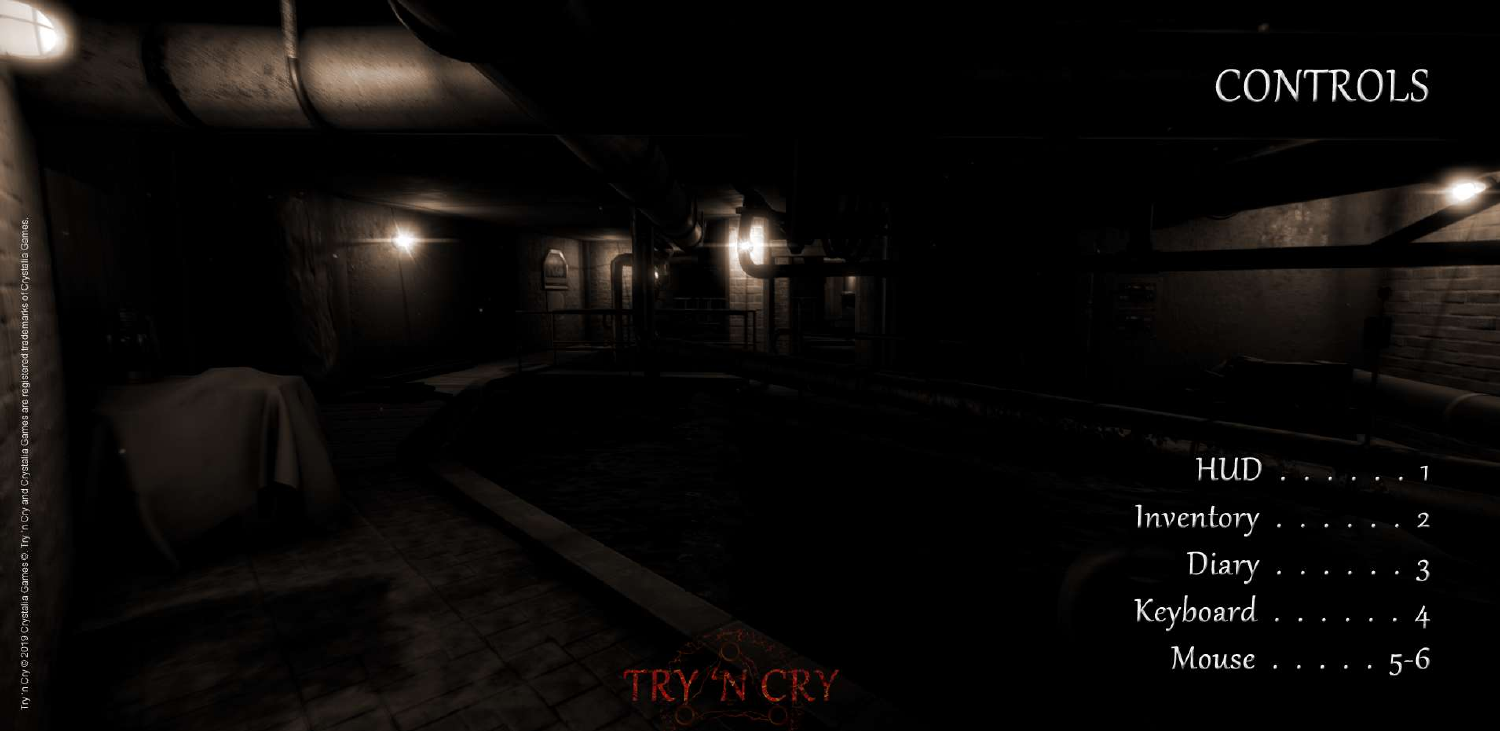Name Object

Juick Mrs

**Magnesium** Lamp Icon

My Compass

Telescope Lights Charge Level



Several events happen at specific times... My watch





Objectives (1 Update Warning



Mouse

Scroll

Mouse Scroll

Execnute Button &

Maps / Notes Update Warning

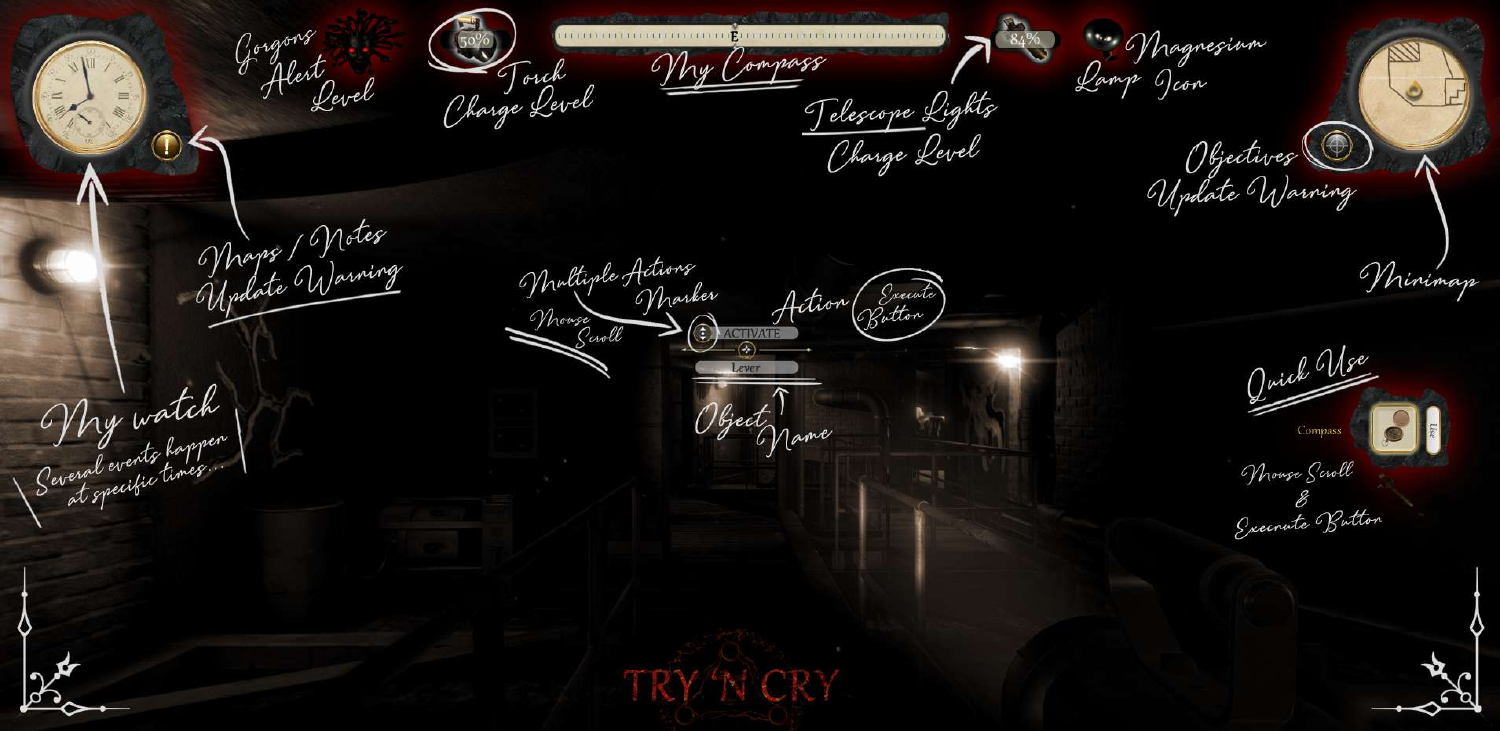-

Drag here Touch or Telegrope h or "I eleziope"<br>( or use the Shortcuts ) Drag here an object to Remove it BBLU Equip from the Inventory  $O(2J)$ Drag here an object to Use it ( or use the ze the Use panel on the right )<br>Quick Use panel on the right

TRY'N CRY



dynamite has been placed ) - Toarch - Batteries -- Yynamite (for an explosive final...) -- Compass (4 -- Custom Telescope can be equipped) -- Grenades wery useful with ) if in Inventory the rekated ( can be equipped ) ( drag on <sup>a</sup> tool - Detonator (can be used only after ( drag on the - Magnezium Lamps (aury replace it) to recharge it ) Magnesium Lamps hud section is enabled My Equipment: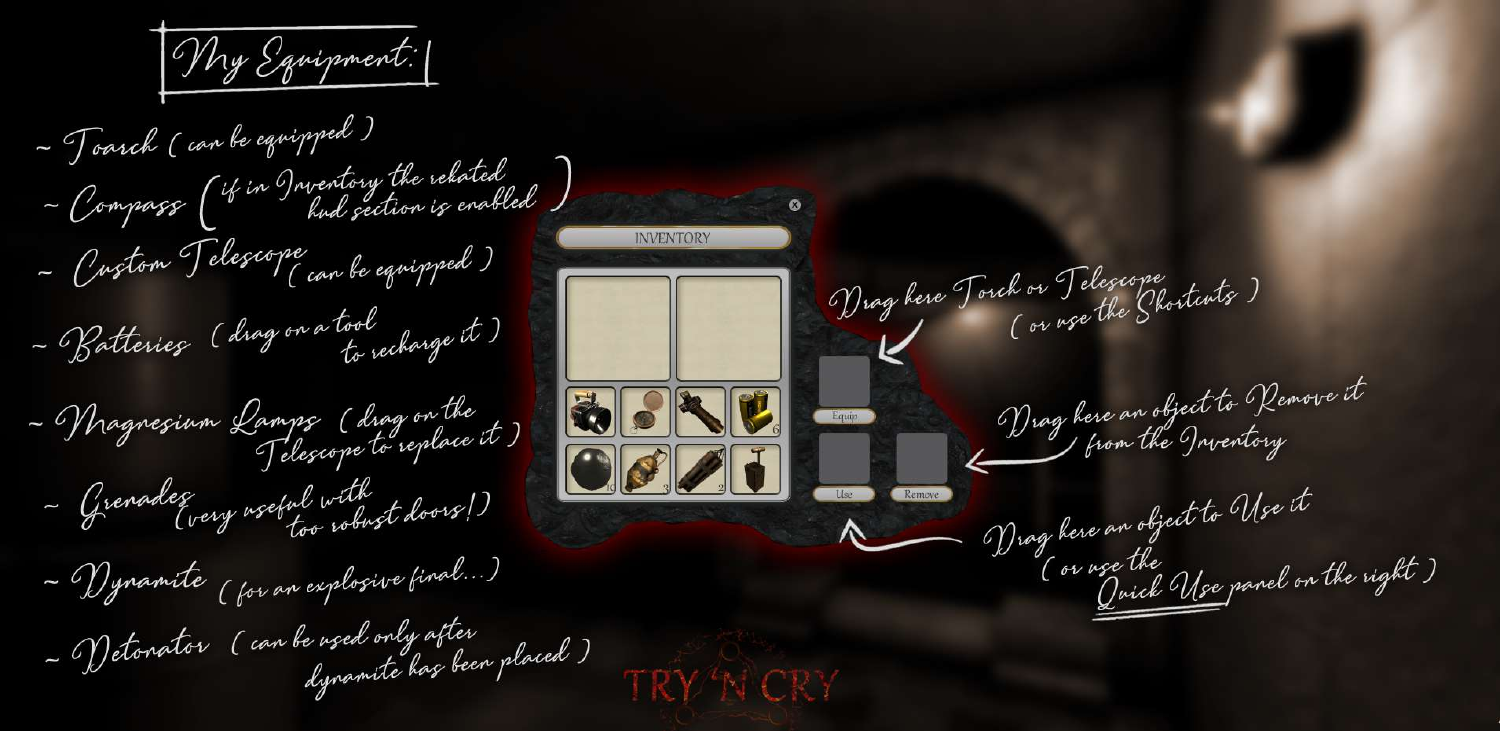$\sim$ I divided my travel Diary in the following information easily and quickly. 9 can write down everything o Notes I understand and also all the doubts of may have Click on right pages to browse the next ones In several areas tracing my 0 Thaps path in garte important! At the onl of this chapter. there are gone notes about maps. ... or use the Shortcuts M, N, O (Maps, Notes, Objectives)



Click on left pages to browse the previous ones

 $-0$   $-0$ 



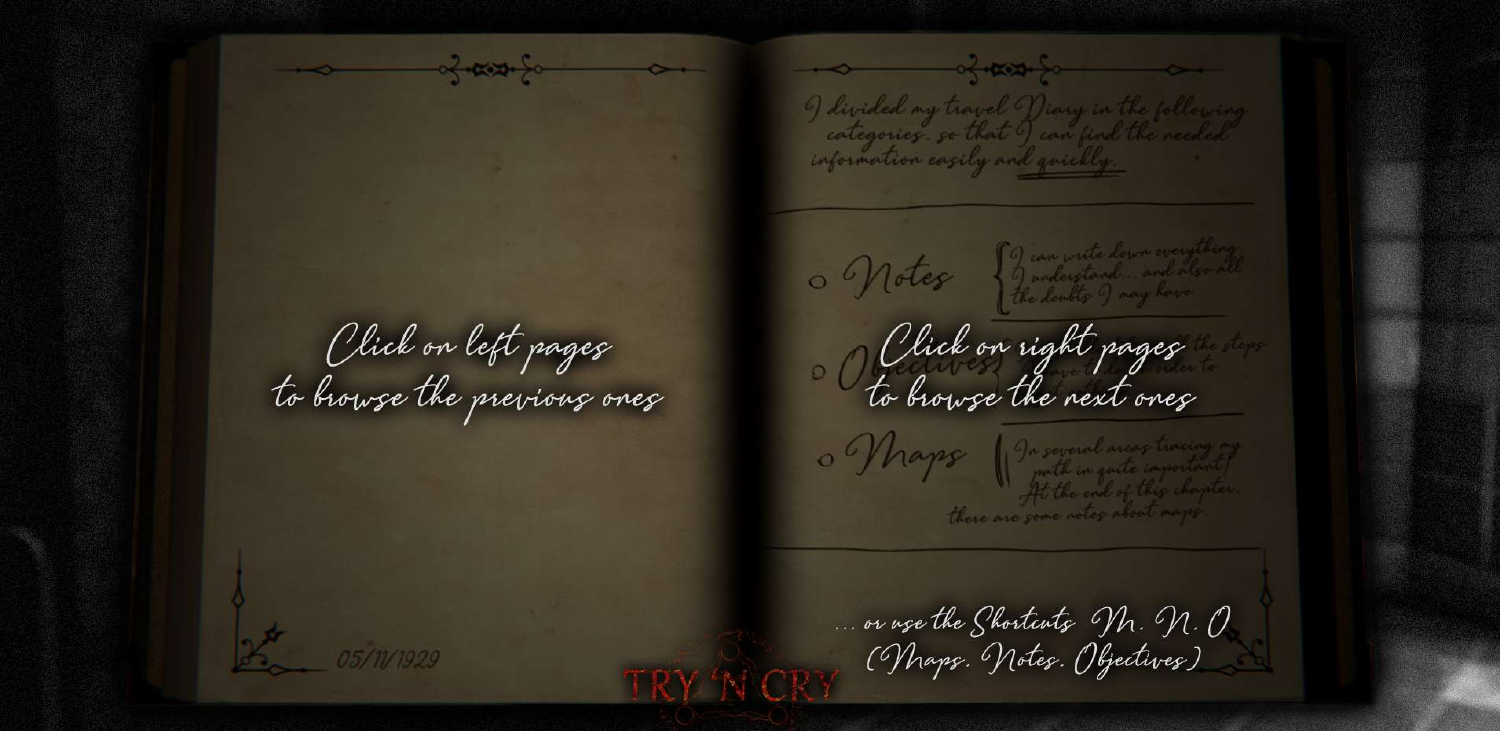Walk Run Jump Crouch Execute Action Inventory Diary (Maps / Notes / Objectives) Equip Torch Equip Telescope Magnesium Lamp (When Telescope is equipped) Close Eyes Minimap (Zoom In / Out) Pause / QuickSave / QuickLoad  $Shift + W / A / S / D$ 

## W/A/S/D KEYBOARD



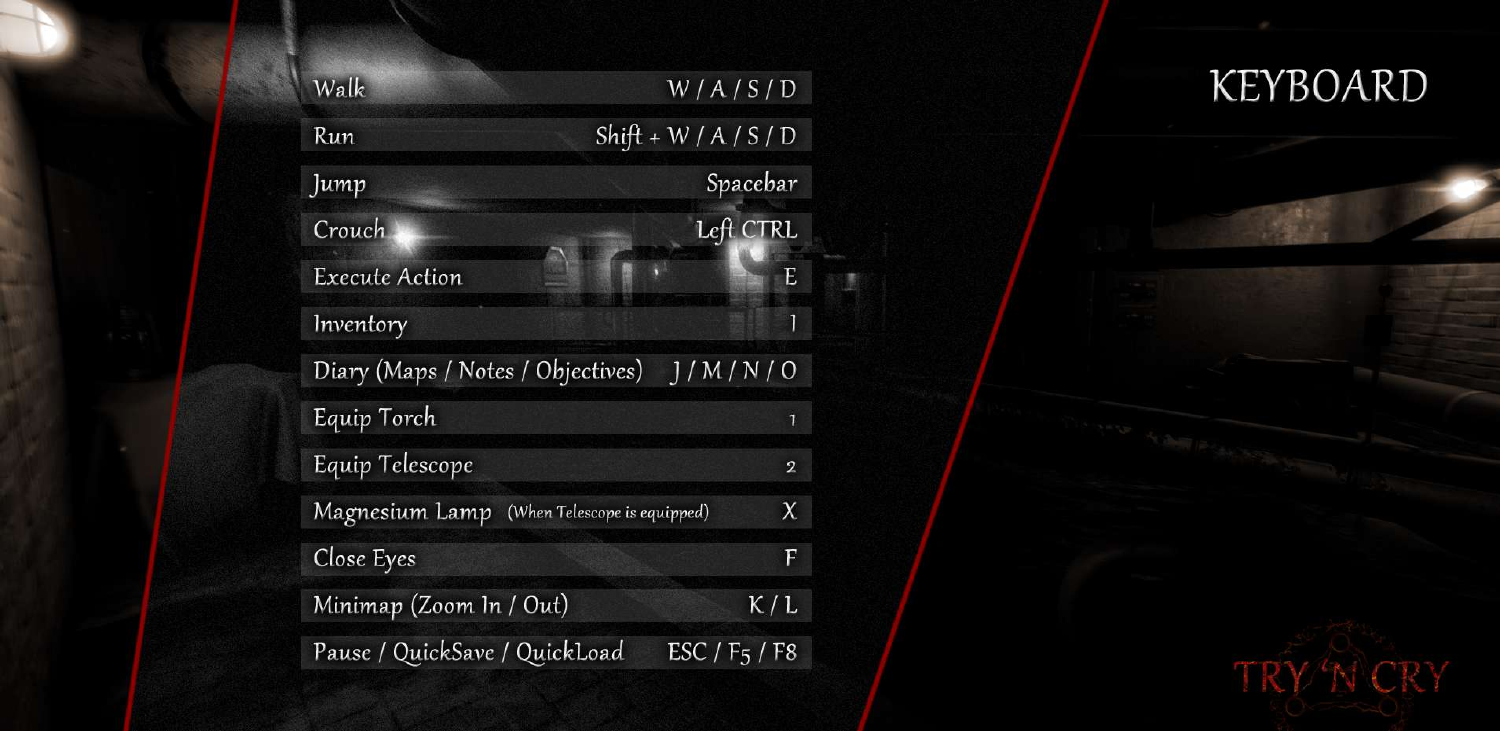## MOUSE WHEN THE TORCH IS EQUIPPED



Light Mode (Normal / Saving) Free Orientation Reset Orientation Hold Right Click + Left Click Light Beam Left Click Hold Right Click Scroll

Reset Orientation



Light Beam